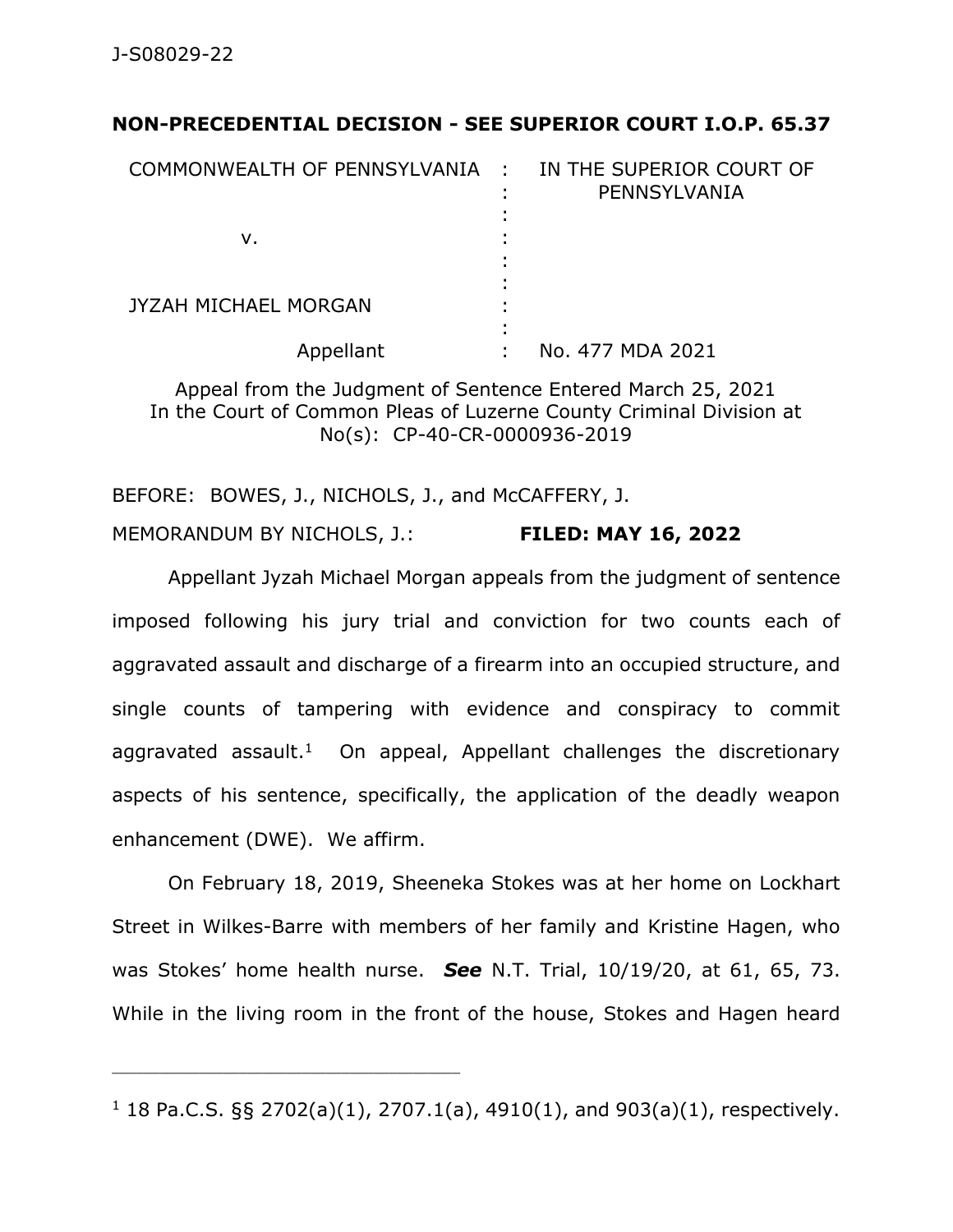multiple gunshots and saw the window break. *Id.* at 64, 67. The assailants fired at least six shots at the house. *Id.* at 77-80. Stokes yelled for everyone to get down before she went upstairs and called the police. *Id.* at 64-66. No one was injured in the shooting, and Stokes did not know why anyone would shoot at her home. *Id.* at 65-66.

Following an investigation and review of video surveillance footage, the Wilkes-Barre City Police Department detectives identified Appellant as the driver and owner of the car involved in the drive-by shooting of Stokes' home. Id. at 44-59, 90-91. Detectives identified Onje Crowder as the front-seat passenger, and still photographs showed Crowder holding a firearm in his hand. *Id.* at 53-55.

The surveillance footage showed Appellant driving a Mitsubishi Lancer past the residence twice with "several minutes" in between passes. *Id.* at 103-104. On the first pass, Crowder appeared to have his hand cupped to his mouth, yelling something. *Id.* at 106. The Lancer backtracked and came from the opposite direction on the second trip. *Id.* at 104. On the second pass, the car did not change speeds or slow down. *Id.* at 107.

Detectives visited Appellant's home and observed the Lancer parked outside. *Id.* at 90-95. The Lancer had a spoiler in the video of the shooting, and when detectives executed a search warrant on the property, they recovered the spoiler in the garage. *Id.* at 90-94. Detectives also recovered a black North Face jacket from Appellant's bedroom that was similar to the jacket that Appellant wore in the surveillance footage. *Id.* at 92-93.

- 2 -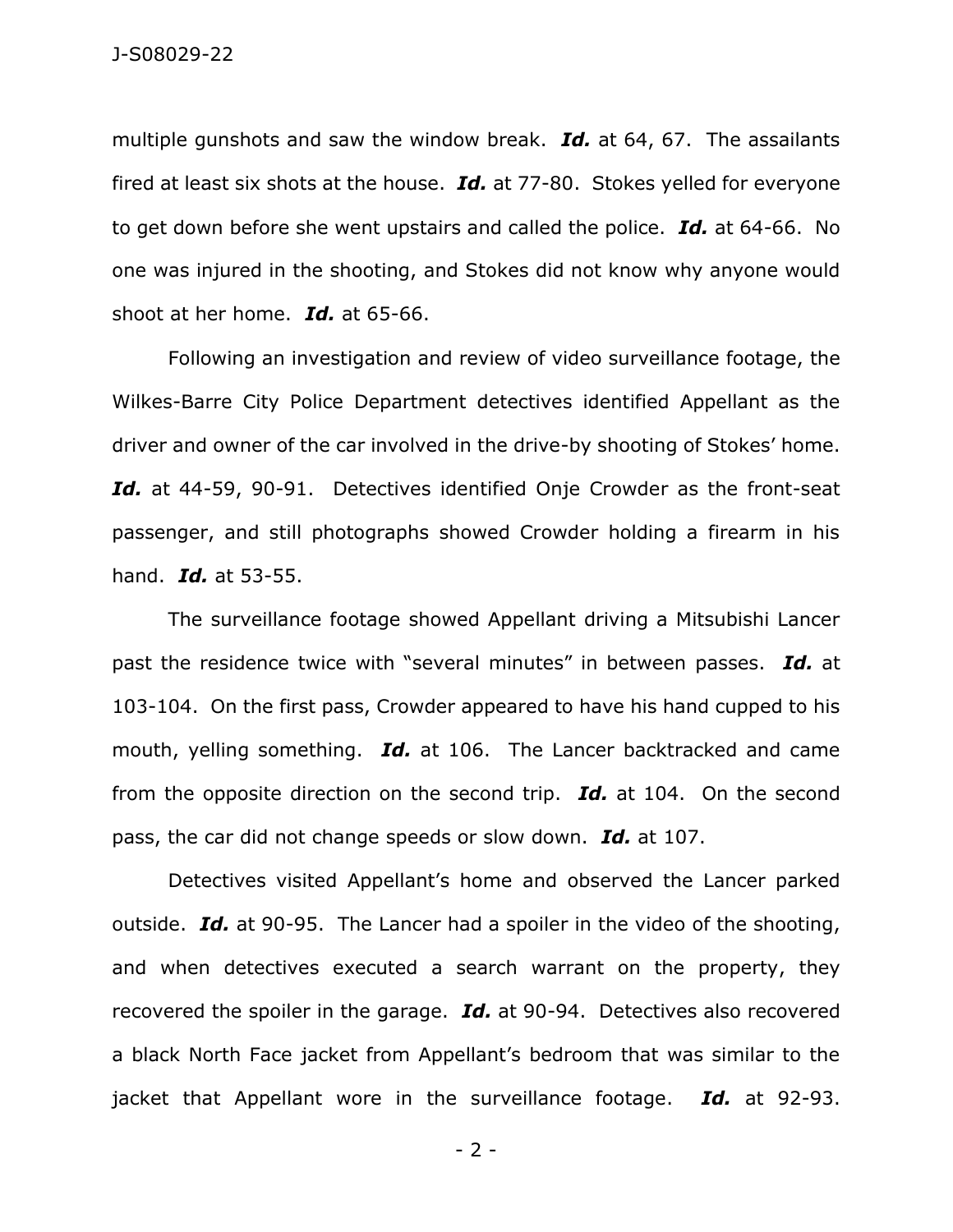Detectives examined the vehicle and determined that it had a small interior, and the driver's and front passenger's seats were very close together. *Id.* at 108.

Crowder subsequently pled guilty to two counts of aggravated assault. Id. at 108. At Appellant's trial, Crowder testified that he is Appellant's cousin and that the two are very close. *Id.* at 130. Crowder admitted that he intended to shoot at the house on Lockhart Street. *Id.* at 127-31. Crowder believed a man named Jake with whom he had had an argument lived there, and Crowder wanted to frighten this man. *Id.* Crowder stated that he had hidden his gun under the passenger seat and had not told Appellant it was there. *Id.* at 127-28. Crowder testified that he yelled, "what's good?" out of the car window before firing the gun. *Id.* at 131-33.

Appellant testified on his own behalf and admitted to driving the Lancer on February 18, 2019. *Id.* at 138-40. Appellant stated that he and Crowder were sitting about an arm's length apart. *Id.* at 155. He claimed that he did not know that Crowder planned to shoot at anyone and did not see Crowder brandish the gun. *Id.* at 141-43. Appellant testified that when he heard "pops," he sped up because he did not know where the bullets were coming from, and thought that the shots were being fired at him. *Id.* at 143-44, 156. Appellant claimed that he did not see the gun at any point and did not realize what had happened until the shooting was reported in the newspaper the next day. *Id.* at 144.

On October 21, 2020, the jury convicted Appellant of all charges.

- 3 -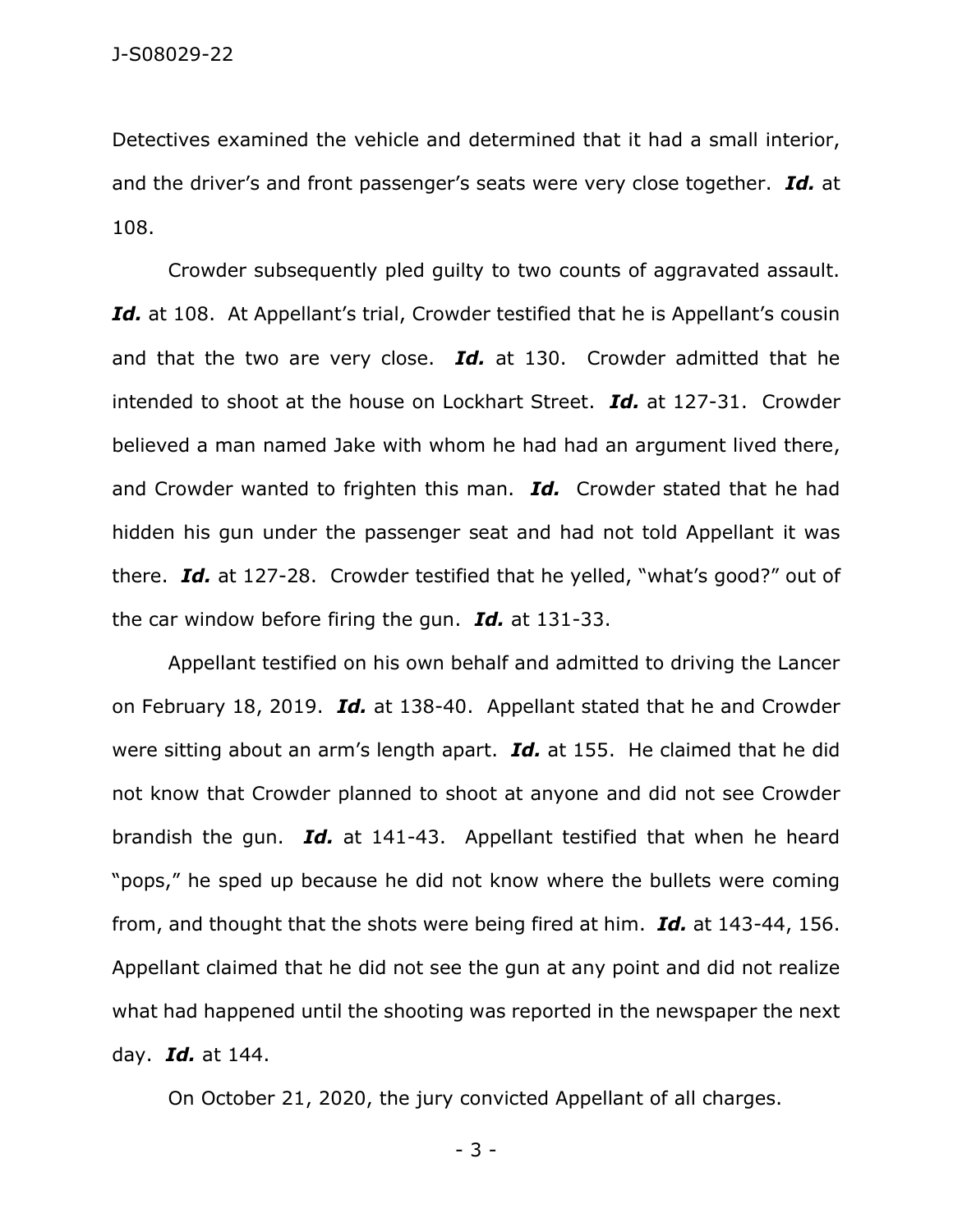On March 3, 2021, the Commonwealth filed a motion seeking to amend the pre-sentence investigation (PSI) report to reflect the application of the DWE to counts one, two, and six, averring that the Luzerne County Adult Probation and Parole Department (LCAPP) had not applied any enhancements to the standard-range sentencing guidelines. 2 *See* Commonwealth Mot. To Amend,  $3/3/21$ , at 1-5. At the sentencing hearing on March 24, 2021,<sup>3</sup> over Appellant's objection to the application of the DWE, the trial court granted the Commonwealth's motion to amend the PSI. <sup>4</sup> *See* Trial Ct. Op., 7/22/21, at 1; N.T. Sentencing 3/24/21, at 3-4. The trial court sentenced Appellant to an aggregate of sixty-six to one hundred thirty-two months of incarceration followed by twenty-four months of probation. *See* Trial Ct. Op. at 1. No postsentence motions were filed.

<sup>2</sup> Amending the PSI, rather than the bills of information, is not the usual practice in the Commonwealth of Pennsylvania. *See*, *e.g.*, *Commonwealth v. Taylor*, 500 A.2d. 110, 114-15 (Pa. Super. 1985) (observing that the District Attorney's office has the power to modify the information as it relates to complaint to conform to what it perceives to be its proof or determination of prosecutorial merit). A PSI report is an informational document prepared by the probation department for the benefit of the parties and the court at sentencing. *See* Pa.R.Crim.P. 702(a)-(b). It is not an official charging document filed by the District Attorney's office. However, no party has objected to the form of the modification and notice. Accordingly, we will consider this issue on the merits.

 $3$  The sentencing order was not docketed until the following day, March 25, 2021.

<sup>4</sup> Counts one and two were for aggravated assault, and count six was for criminal conspiracy.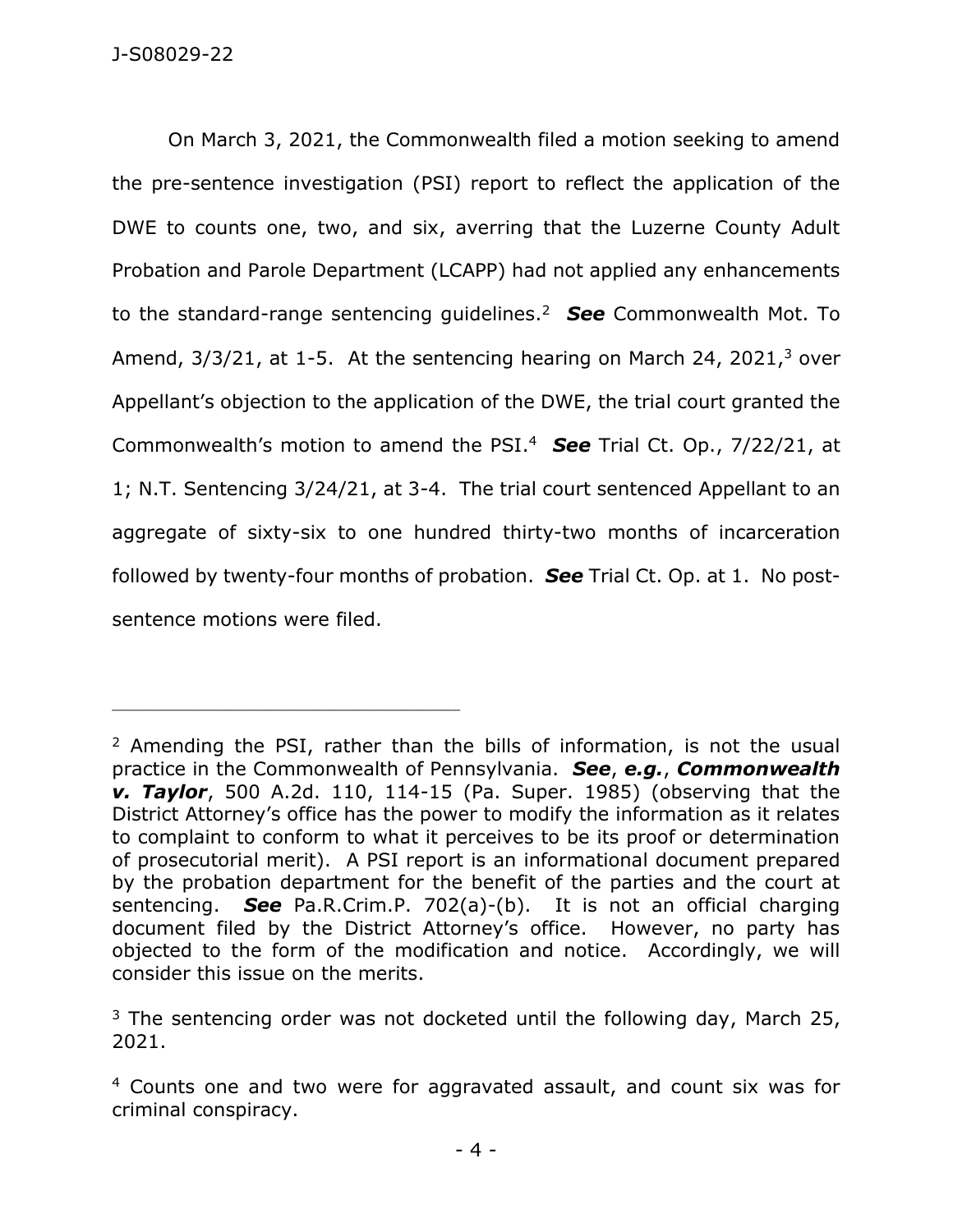On April 9, 2021, Appellant timely filed a notice of appeal. On April 12, 2021, the Luzerne County Public Defender's Office filed a motion for appointment of conflicts counsel, noting that it had been appointed to represent Appellant for purposes of his appeal, but, after filing the notice of appeal, discovered that it had previously represented a witness in the case. *See* Mot. for Appointment of Conflicts Counsel, 4/12/21, at 1-2. The President Judge of the Luzerne County Court of Common Pleas granted the motion. *See*  Order, 4/12/21, at 1. That same day, the trial court issued an order pursuant to Pa.R.A.P. 1925(b), and service was made on the Luzerne County District Attorney's Office and the Luzerne County Public Defender's Office. *See* Order, 4/12/21, at 1.

On May 21, 2021, Appellant filed a statement of errors complained of on appeal *nunc pro tunc*, averring that after the Luzerne County Public Defender's Office filed a notice of appeal on his behalf, and a conflict required the appointment of new counsel. *See* Rule 1925(b) Statement *Nunc Pro Tunc*, 5/21/21, at 1-2. In the *nunc pro tunc* Rule 1925(b) statement, new counsel asserted that he had not received the trial court's Rule 1925(b) order. *Id.* The trial court accepted Appellant's Rule 1925(b) statement *nunc pro tunc* and addressed his issue on the merits. Trial Ct. Op. at 2.

On appeal, Appellant raises a single question for our review:

Whether the trial court erred in permitting the Commonwealth to amend the [PSI report] to apply the [DWE] at sentencing.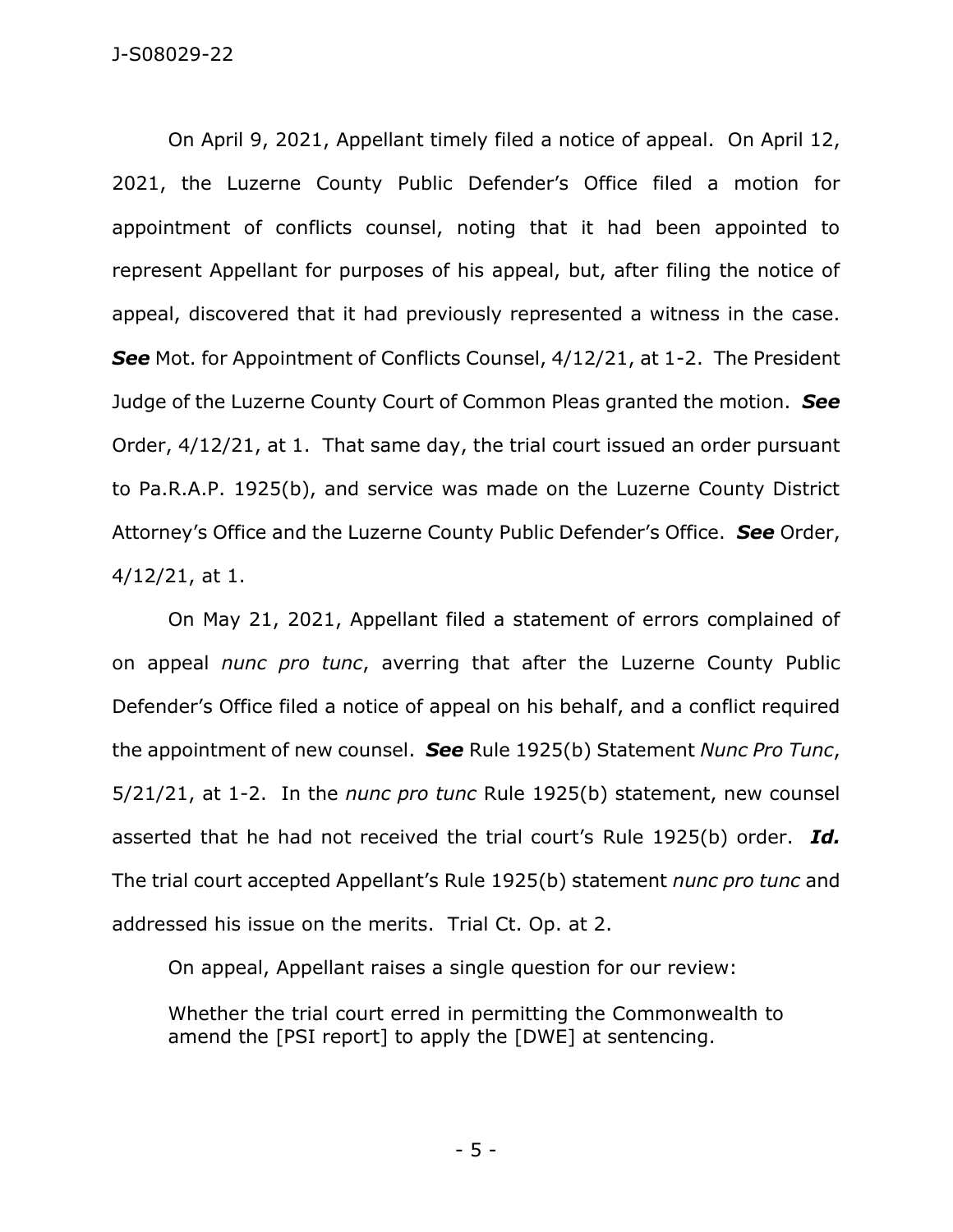Appellant's Brief at 1.<sup>5</sup>

Appellant contends that the trial court erred by applying the DWE, because Appellant did not use a weapon during the commission of the crime and the gun was not in his immediate physical control. *Id.* at 8-9. In support, Appellant claims that the gun was in the possession of Crowder and Appellant was unaware of its presence in the vehicle. *Id.*

Appellant's claim is a challenge to the discretionary aspects of his

sentence. *Commonwealth v. Tavarez*, 174 A.3d 7, 10 (Pa. Super. 2017);

*see also Commonwealth v. Kneller*, 999 A.2d 608, 613 (Pa. Super. 2010)

(*en banc*) (stating that "a challenge to the application of the deadly weapon

enhancement implicates the discretionary aspects of sentencing").

Prior to addressing such a claim, we must determine

(1) whether the appeal is timely; (2) whether [the] [a]ppellant preserved his [or her] issue; (3) whether [the] [a]ppellant's brief includes a concise statement of the reasons relied upon for allowance of appeal with respect to the discretionary aspects of sentence; and (4) whether the concise statement raises a substantial question that the sentence is appropriate under the [S]entencing [C]ode.

*Id.* (citations omitted); *see also* Pa.R.A.P. 2119(f).

\_\_\_\_\_\_\_\_\_\_\_\_\_\_\_\_\_\_\_\_\_\_\_\_\_\_\_\_\_\_\_\_\_\_\_\_\_\_\_\_\_\_\_\_

Here, Appellant preserved his challenge to the discretionary aspects of

his sentence by presenting his objections at the sentencing hearing, filing a

<sup>5</sup> Although Appellant's issue is phrased as a claim of error regarding the amendment of the PSI, the trial court's opinion, Appellant's brief, and the Commonwealth's brief treat the issue as though Appellant challenges the court's application of the DWE at sentencing. Accordingly, we will address this issue.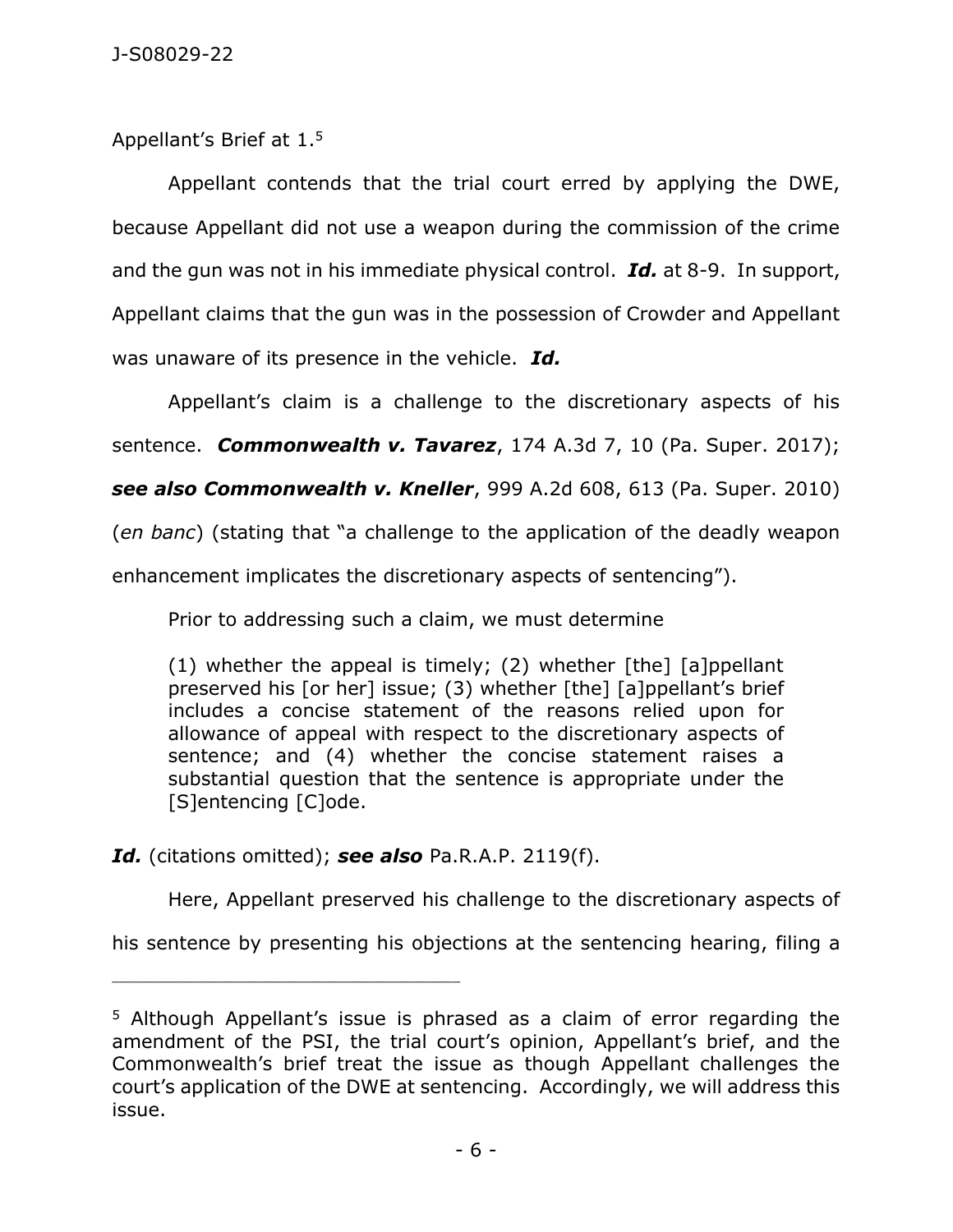timely notice of appeal, and stating a claim of error in his Rule 1925(b) statement. *See* N.T. Sentencing 3/24/21, at 3-4; *See* Rule 1925(b) Statement *Nunc Pro Tunc*, 5/21/21, at 1-2. 6

Appellant has also presented a substantial question for our review. *See*

**Tavarez**, 174 A.3d at 10-11 (stating that "a substantial question is raised

where an appellant alleges his sentence is excessive due to the sentencing

court's error in applying the deadly weapon enhancement"). *Tavarez*, 174

A.3d at 10–11. Therefore, we will consider the merits of Appellant's claim.

It is well settled that:

\_\_\_\_\_\_\_\_\_\_\_\_\_\_\_\_\_\_\_\_\_\_\_\_\_\_\_\_\_\_\_\_\_\_\_\_\_\_\_\_\_\_\_\_

Sentencing is a matter vested in the sound discretion of the sentencing judge, and a sentence will not be disturbed on appeal absent a manifest abuse of discretion. In this context, an abuse of discretion is not shown merely by an error in judgment. Rather, the appellant must establish, by reference to the record, that the sentencing court ignored or misapplied the law, exercised its judgment for reasons of partiality, prejudice, bias or ill will, or arrived at a manifestly unreasonable decision.

<sup>6</sup> Appellant's Pa.R.A.P. 2119(f) statement reads as follows: "Whether the trial court abused its discretion in application of the Deadly Weapon Enhancement and whether that presents a substantial question." Appellant's Brief at 2. The Rule 2119(f) statement should "specify where the sentence falls in relation to the sentencing guidelines and what particular provision of the Code is violated," as well as "what fundamental norm the sentence violates and the manner in which it violates the norm." *Commonwealth v. Reynolds*, 835 A.2d 720, 733 (Pa. Super. 2003). Although Appellant's Rule 2119(f) statement does not comply with these requirements, we decline to find waiver because the Commonwealth has not objected to the boilerplate Rule 2119(f) statement and because Appellant states his claim with relative specificity in the argument portion of the brief. *See*, *e.g.*, *Commonwealth v. Johnson*, 873 A.2d 704, 708 (Pa. Super. 2005).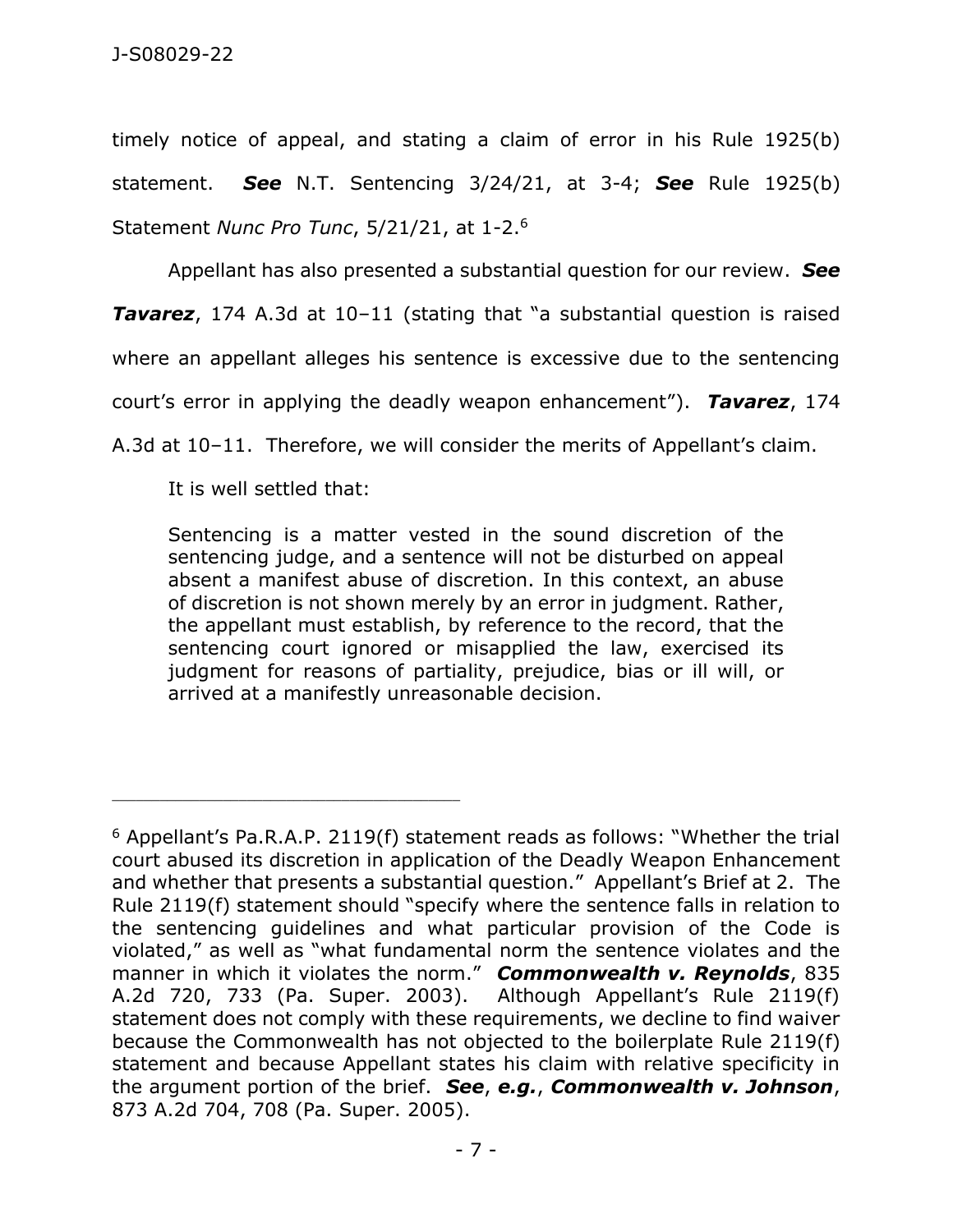## *Commonwealth v. Gonzalez*, 109 A.3d 711, 731 (Pa. Super. 2015) (citation

and quotation omitted).

This Court has observed that:

The deadly weapon enhancement provisions of the Sentencing Guidelines provide that an enhancement "shall apply to each conviction offense for which a deadly weapon is possessed or used." 204 Pa. Code § 303.10(a)(4). The trial court may not disregard an applicable enhancement when determining the appropriate sentencing ranges. *Commonwealth v. Cornish*, [589 A.2d 718, 720 (Pa. Super. 1991)]. Further, "[i]t is imperative that the sentencing court determine the correct starting point in the [G]uidelines before imposing sentence." *Id.*; *see Commonwealth v. Diamond*, 945 A.2d 252, 259 (Pa. Super. 2008) ("[T]he sentencing court must correctly apply the [S]entencing [G]uidelines to reach the correct point of departure, before exercising its discretion to depart from the [G]uidelines in any particular case. These rules apply to the deadly weapons enhancement.") Thus, if "the trial court erroneously calculates the starting point under the [G]uidelines," we will vacate the judgment of sentence and remand for resentencing. *Commonwealth v. Scullin*, [607 A.2d 750, 754 (Pa. Super. 1992)].

*Tavarez*, 174 A.3d at 10–11.

Instantly, the trial court applied the enhancement for "possession" of a

deadly weapon to Appellant's sentence for aggravated assault and conspiracy.

**See** Trial Ct. Op. at 1. The "possession" enhancement provides, in relevant

part, as follows:

(1) . . . [W]hen the court determines that the offender possessed a deadly weapon during the commission of the current conviction offense, the court shall consider the DWE/Possessed Matrix (§ 303.17(a)). An offender has possessed a deadly weapon if any of the following were on the offender's person or within his immediate physical control: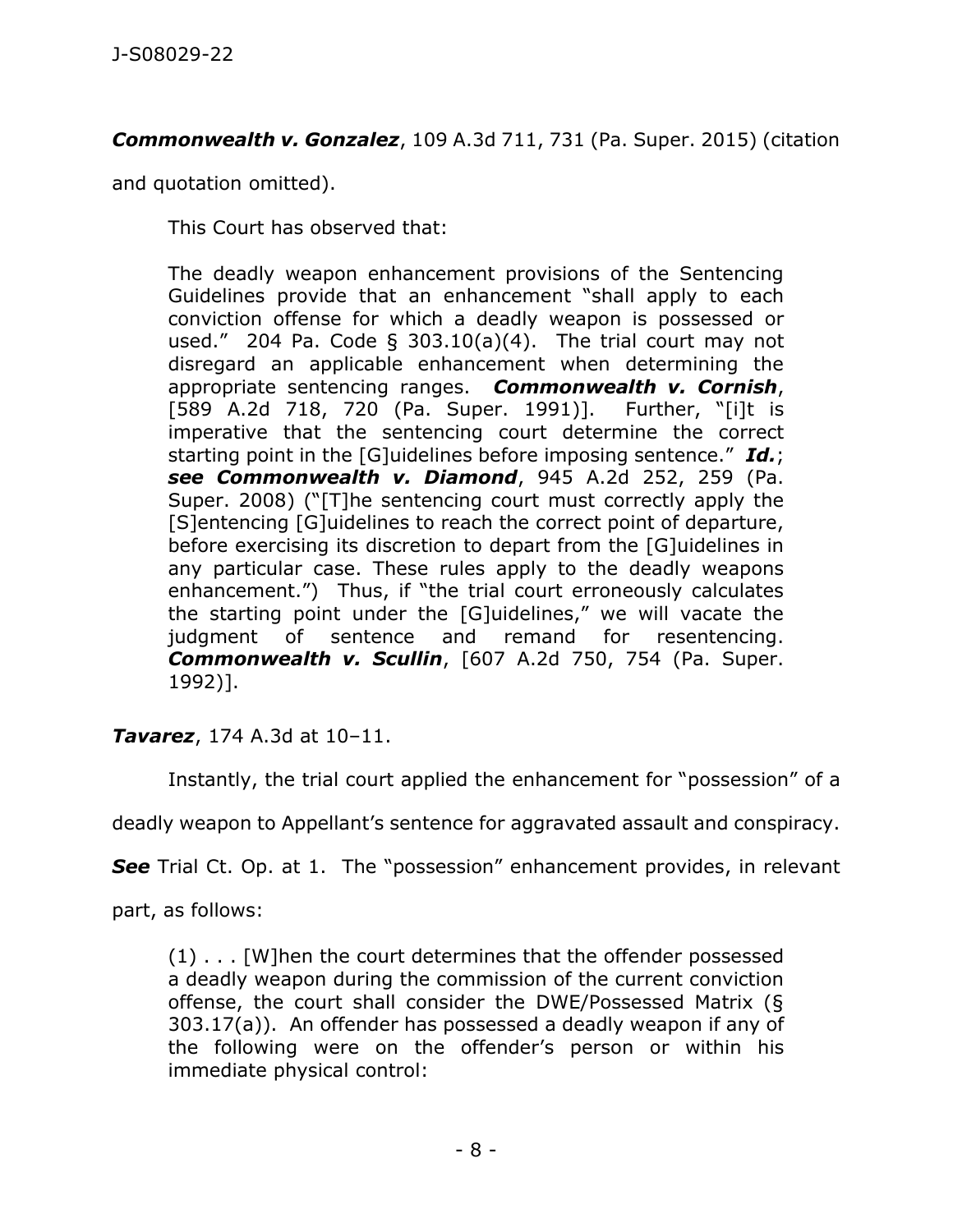(i) Any firearm, (as defined in 42 Pa.C.S. § 9712) whether loaded or unloaded . . .

204 Pa. Code § 303.10(a)(1)(i). The Sentencing Code defines "possession"

as "[o]n a defendant's person or within the defendant's immediate physical

control." 42 Pa.C.S. § 2154(f). Therefore, for the enhancement to apply, the

trial court must determine that the offender had a deadly weapon within his

immediate physical control during the commission of the offense. 204 Pa.

Code § 303.10(a)(1)(i); 42 Pa.C.S. § 2154(f).

When applying the DWE in cases involving multiple co-defendants, this

Court has explained:

In several cases, we have held that a gun used by a defendant's co-conspirator was within the defendant's immediate control. For instance, in *Commonwealth v. Bowen*, [612 A.2d 512 (Pa. Super. 1992)], the defendant was one of six persons who assaulted the victims. Some, possibly all of the assailants had guns. *Id.* at 513–14. We held that the sentencing court erred in failing to apply the DWE for possession of a weapon, because the defendant either possessed a gun or was "inches away" from one of the gunmen who participated in the crime. *Id.* at 515–16.

Likewise, in *Commonwealth v. Hatcher*, 746 A.2d 1142 (Pa. Super. 2000), the defendant and two co-conspirators approached the victim and started punching him. During the assault, one of the co-conspirators pulled a handgun and beat the victim with the butt of the gun. *Id.* at 1143. Although the defendant never held the weapon, he was in "close physical proximity" to the coconspirator who used the gun. *Id.* at 1145. That was sufficient to demonstrate possession within the meaning of Section 2154(b). *Id.*

Further, in *Commonwealth v. Pennington*, 751 A.2d 212 (Pa. Super. 2000), the defendant was one of five co-conspirators involved in a robbery. One man held the victim at gunpoint while the others kicked him, punched him, and searched his pockets. *Id.* at 214–15. This Court, citing *Bowen* and *Hatcher*, concluded the trial court properly applied the DWE because the gun was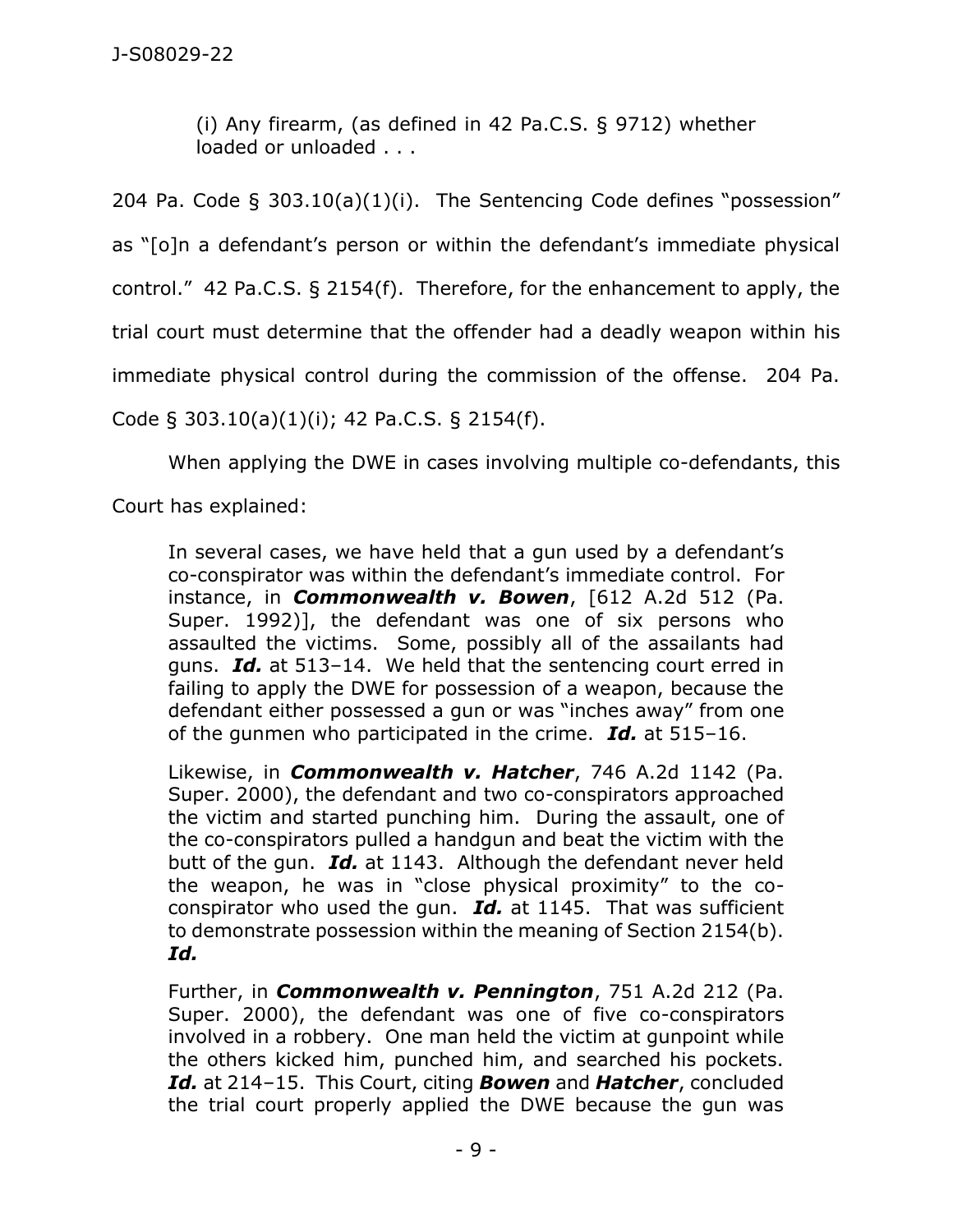within the defendant's immediate control. *Id.* at 216–17. In contrast, this Court held the DWE did not apply to a defendant who was waiting in a getaway car several blocks from a jewelry store in which his co-conspirator conducted an armed robbery. *Commonwealth v. Greene*, 702 A.2d 547, 552–53 (Pa. Super. 1997).

*Commonwealth v. Matthews*, 196 A.3d 242, 252 (Pa. Super. 2018).

In *Matthews*, this Court affirmed the trial court's application of the DWE where the evidence established that either the defendant or his co-conspirator held a deadly weapon against the victim's ribs while the other man held him from behind and rifled through his pockets. *Id.* at 252-53. The *Matthews*  Court noted that the defendant either held the weapon **or** was "inches away" from his co-conspirator as he held the weapon during the robbery. *Id.* at 253 (emphasis added). Therefore, the Court concluded that the DWE was correctly applied because "at the very least, [the defendant] was in close physical proximity to an armed co-conspirator, and therefore, the weapon was within his immediate control." *Id.*

In the instant case, the trial court explained:

[Appellant] and Crowder were clearly in close physical proximity to each other, as they were seated next to each other in the front seats of a small car. Detective Stash testified that no more than a few feet separated the men at the time of the shooting. [Appellant] himself testified that the two were probably an arm's length apart while they were in the car together. Although the defense argued that the shooting itself happened too quickly for [Appellant] to be able to take possession of the gun, the event itself was not spontaneous. [Appellant] and Crowder drove in the car together and passed the home for the first time while Crowder shouted "What's good?" out the window. They then left for a short time, approached the home from the opposite direction and passed the home again. Crowder reached under the seat, pulled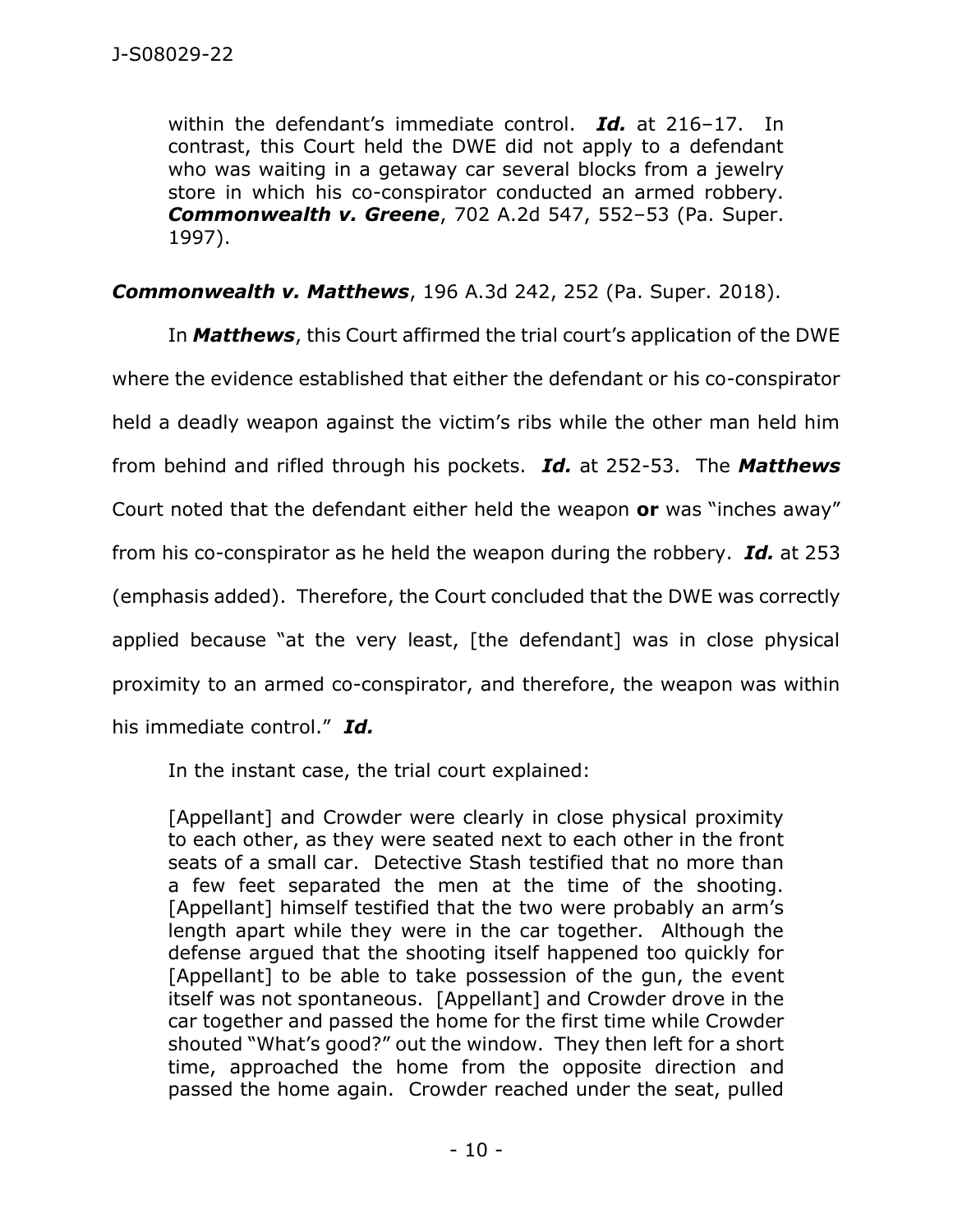the gun up from where he had it stashed underneath, turned out the window, and fired it multiple times[,] all within arm's length of [Appellant.]<sup>[FN12]</sup> At least six shots were fired. Detective Stash testified that, during the vehicle's second drive past the property, it did not appear as if the car changed speeds, slowed down, or that [Appellant] applied the breaks. The jury apparently agreed with this interpretation. As [the trial court] pointed out at sentencing, "It seems to the [c]ourt that you have to brandish the gun before you can pull the trigger and actually fire it." As in *Hatcher*, *Bowen*, and *Matthews*, the gun in this case was within [Appellant's] "immediate physical control" and the DWE was applied appropriately.

[FN12] Although [Appellant] denied that he knew that Crowder possessed the gun or intended to use it, the jury clearly disbelieved his testimony and found him guilty on all counts . . .

Trail Ct. Op. at 10 (citations omitted).

Based on our review of the record, we discern no abuse of discretion by the trial court in applying the DWE to Appellant's sentence. *See Gonzalez*, 109 A.3d at 731. The trial court appropriately determined that Appellant was in "immediate physical control" of a deadly weapon during the commission of the crime because of his "close physical proximity to an armed coconspirator." *Matthews*, 196 A.3d at 253; *see also Hatcher*, 746 A.2d at 1145; *Bowen*, 612 A.2d at 515-16. As the trial court observed in its footnote, the jury disbelieved Appellant's testimony. *Id.* at 10 n.12. For these reasons, we affirm Appellant's judgment of sentence.

Judgment of sentence affirmed.